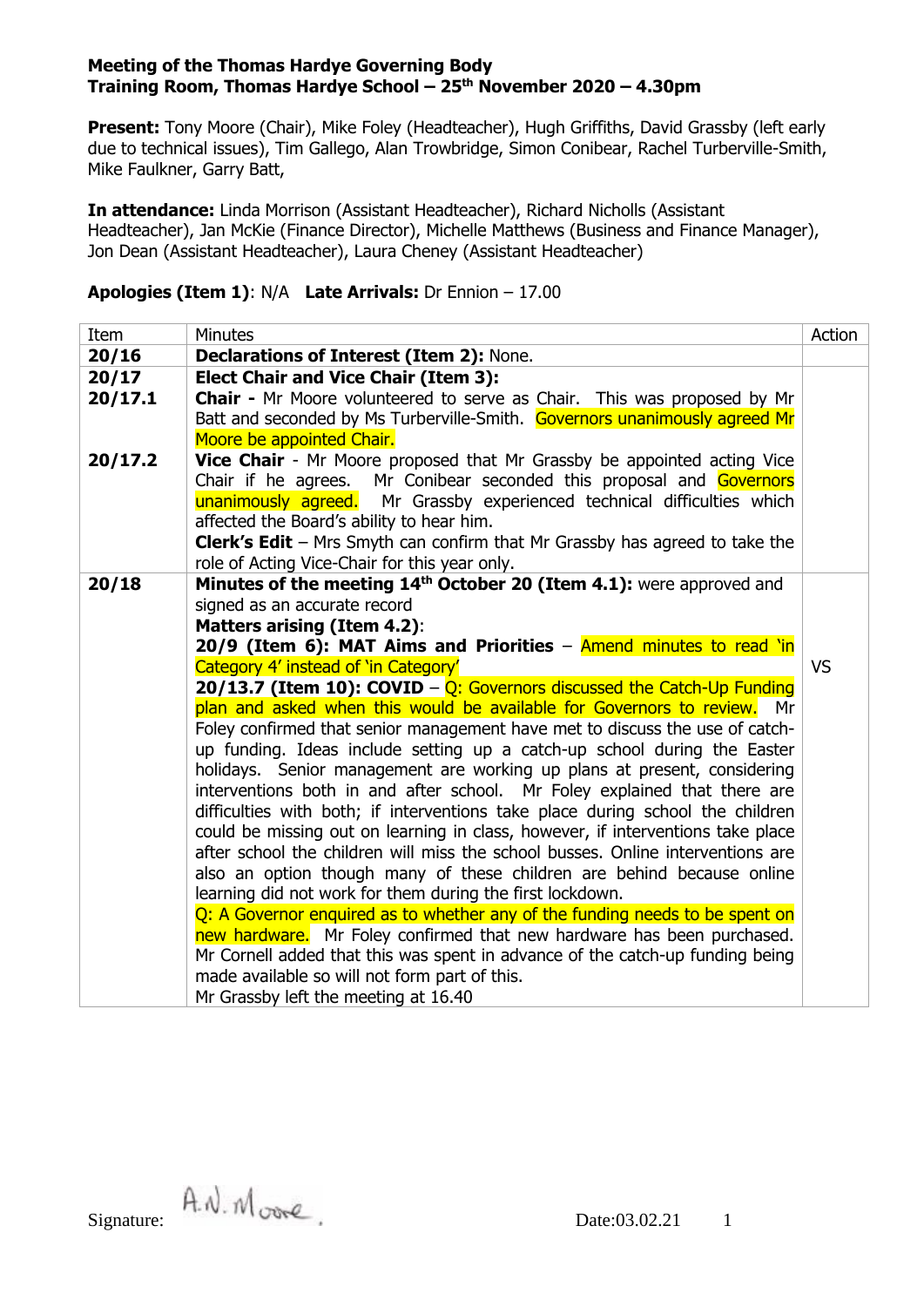| 20/19<br>20/19.1 | School Improvement Plan and Self Evaluation Form (Item 5): -<br><b>Governors Q&amp;A Document (Item 5.1)</b> - Mr Hardinge asked if there were<br>any further comments or questions from Governors - None |             |
|------------------|-----------------------------------------------------------------------------------------------------------------------------------------------------------------------------------------------------------|-------------|
| 20/19.2          | Review Link Governor Roles (Item 5.2) - Mr Moore and Mr Hardinge                                                                                                                                          |             |
|                  | informed Governors that they have discussed the Link Governor roles and                                                                                                                                   |             |
|                  |                                                                                                                                                                                                           |             |
|                  | agree it will be more effective if the roles linked more specifically to the school                                                                                                                       |             |
|                  | improvement plan strands. This will provide greater focus to Governor Visits; it                                                                                                                          |             |
|                  | will enable Governors to take an aspect within their strand and look for the                                                                                                                              |             |
|                  | evidence of success detailed in the SIP. Governors unanimously agreed.                                                                                                                                    |             |
|                  | Governors to identify which of the strands they wish to monitor. Mr Moore will                                                                                                                            |             |
|                  | give some prompts once all Governors have selected their strand.                                                                                                                                          | <b>TM</b>   |
|                  | Governors to email their preference to Mrs Smyth ASAP                                                                                                                                                     | <b>GOVS</b> |
|                  | Mrs Smyth will update the plan and share on the portal so Governors can see                                                                                                                               |             |
|                  | which strands have been filled.                                                                                                                                                                           | <b>VS</b>   |
|                  | The plan will also show which staff member Governors need to make contact                                                                                                                                 |             |
|                  | with for virtual meetings in the first instance, in relation to their chosen strand.                                                                                                                      | <b>GOVS</b> |
| 20/19.3          | Agree Governing Board Priorities (Item 5.3) - Mr Moore will draft a                                                                                                                                       |             |
|                  | Governors Improvement Plan based on the SIP and Governors SWOT.                                                                                                                                           | <b>TM</b>   |
|                  | Q: A Governor asked for a deadline for completion. Mr Moore suggested by                                                                                                                                  |             |
|                  | Christmas so that Governors can review the plan and results of the SWOT after                                                                                                                             |             |
|                  | Christmas.                                                                                                                                                                                                |             |
|                  |                                                                                                                                                                                                           |             |
| 20/20            | <b>Finance and Operations Update (Item 6):</b>                                                                                                                                                            |             |
| 20/20.1          | Risk Register (Item 6.1): - Circulated in advance. Mrs McKie confirmed that                                                                                                                               |             |
|                  | she will review the risk register next term with Ms Matthews and other school                                                                                                                             |             |
|                  | senior management. Governors will review the risk register termly. Mrs McKie                                                                                                                              |             |
|                  | also advised Governors that COVID is a separate risk assessment and that the                                                                                                                              |             |
|                  | register is an overview of risks whilst the risk assessments will contain the                                                                                                                             |             |
|                  | detail.                                                                                                                                                                                                   |             |
| 20/20.2          | Internal Audit (Item 6.2): - Circulated in advance.                                                                                                                                                       |             |
|                  | Q: A Governor noted the governance actions including the recommended                                                                                                                                      |             |
|                  | changes to the website.                                                                                                                                                                                   |             |
|                  | Q: Another Governor noted the issue with the Register of Business Interest not                                                                                                                            |             |
|                  | matching. Mrs Smyth explained that on a previous declaration a Governor had                                                                                                                               |             |
|                  | declared their safeguarding role at their place of employment but had not                                                                                                                                 |             |
|                  | included it in a subsequent declaration. Mrs Smyth had left the first                                                                                                                                     |             |
|                  | declaration on the register but the auditors had since advised that the register                                                                                                                          |             |
|                  | should match the current years' forms. Mrs Smyth has now made the                                                                                                                                         |             |
|                  | recommended changes. Mr Foley explained the process and purpose of the                                                                                                                                    |             |
|                  | internal audit and that it is a 'double check'. The internal auditors are different                                                                                                                       |             |
|                  | to the external auditors though they look at similar things. The process is                                                                                                                               |             |
|                  | useful and the reports will be shared with Governors for them to monitor the                                                                                                                              |             |
|                  | action outcomes.                                                                                                                                                                                          |             |
| 20/20.3          | Annual performance management report including anonymised                                                                                                                                                 |             |
|                  | examples of targets and pay award information (Item 6.3): - Mrs                                                                                                                                           |             |
|                  | Smyth confirmed that she had not received this and that it would be added to                                                                                                                              |             |
|                  | the portal as soon as it was available for Governors to review.                                                                                                                                           | <b>VS</b>   |
| 20/20.4          | Headteacher's Targets (Item 6.4): - Mrs Smyth will add these to the portal                                                                                                                                |             |
|                  | also.                                                                                                                                                                                                     | <b>VS</b>   |
| 20/21            | Headteacher's Report (Item 7):                                                                                                                                                                            |             |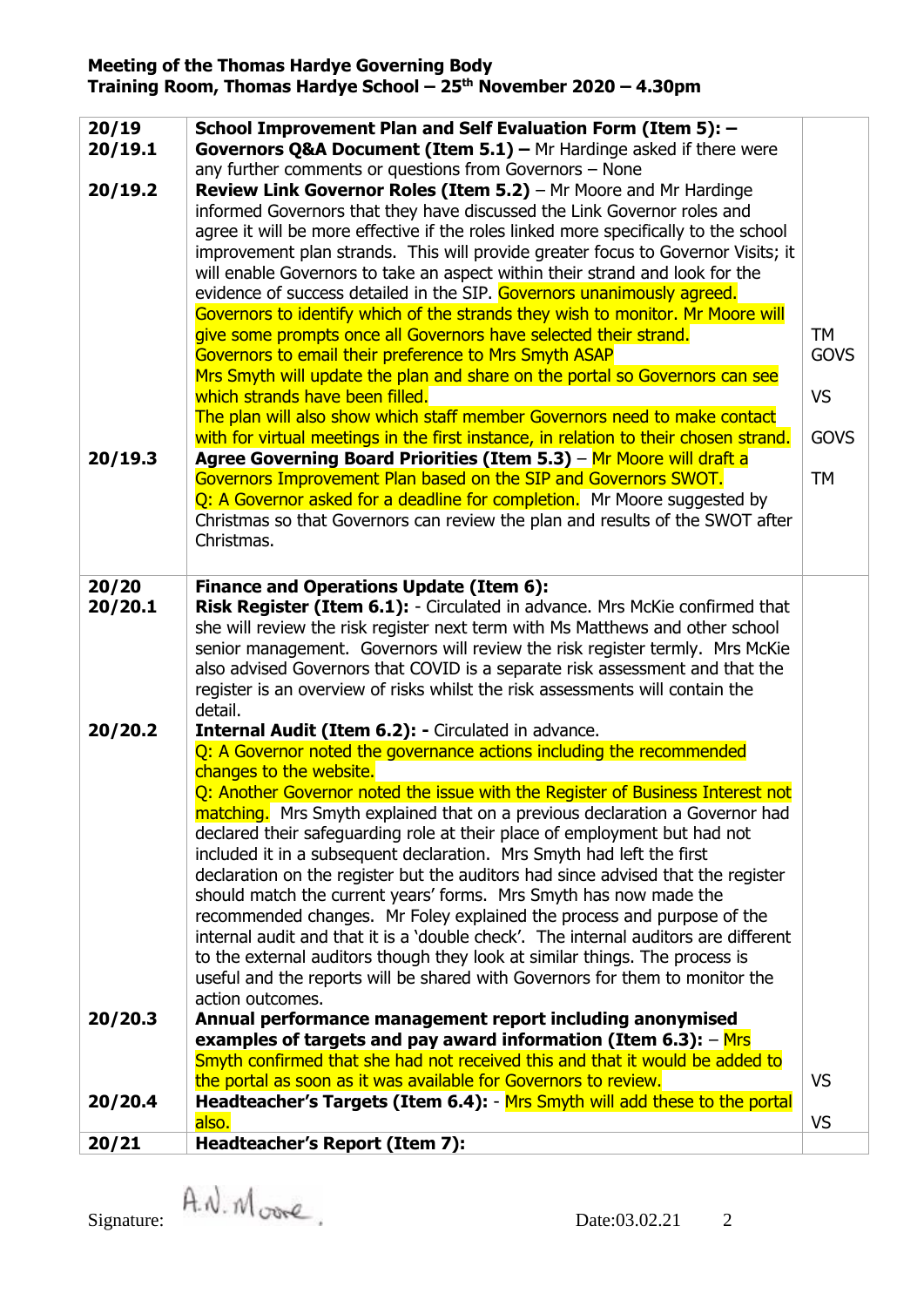| 20/21.1                                                                      | <b>Numbers</b> – Stable, though the sixth form number is of concern as the school<br>was not able to hold its open evening in the normal way. |           |  |  |  |  |
|------------------------------------------------------------------------------|-----------------------------------------------------------------------------------------------------------------------------------------------|-----------|--|--|--|--|
| 20/21.2                                                                      | <b>School operation</b> – Mr Cornell explained he had tried to provide a flavour of                                                           |           |  |  |  |  |
|                                                                              | how the school was operating including the decisions being made in the report.                                                                |           |  |  |  |  |
|                                                                              |                                                                                                                                               |           |  |  |  |  |
|                                                                              | He confirmed it has been very hard for staff. The school has had 10 cases to                                                                  |           |  |  |  |  |
|                                                                              | date and every case has an impact on the numbers of students isolating.                                                                       |           |  |  |  |  |
|                                                                              | Q: A Governor enquired as to how many students need to isolate for each                                                                       |           |  |  |  |  |
|                                                                              | case. Ms Cheney explained it is in the region of 20-25. She added that each                                                                   |           |  |  |  |  |
|                                                                              | class has a seating plan which the staff use to identify close contacts as well as                                                            |           |  |  |  |  |
|                                                                              | the bus seating plans and social contact information provided by the students                                                                 |           |  |  |  |  |
|                                                                              | themselves.<br>Q: Another Governor enquired as to attendance. Mr Cornell confirmed average                                                    |           |  |  |  |  |
|                                                                              |                                                                                                                                               |           |  |  |  |  |
|                                                                              | pupil attendance is in excess of 90% in comparison to 78% nationally.                                                                         |           |  |  |  |  |
|                                                                              | Dr Ennion arrived at 17.00                                                                                                                    |           |  |  |  |  |
|                                                                              | Q: Mr Cornewll was asked by a Governor if pupils self-isolating affect the                                                                    |           |  |  |  |  |
|                                                                              |                                                                                                                                               |           |  |  |  |  |
|                                                                              | attendance figures. Mr Cornell confirmed the current lower school attendance                                                                  |           |  |  |  |  |
|                                                                              | figure is 94.5% but this does not take into account those that are self-isolating                                                             |           |  |  |  |  |
|                                                                              | or absent due to COVID. Sixth form attendance is more difficult than usual as                                                                 |           |  |  |  |  |
|                                                                              | the school has asked sixth formers to come in only for their first lesson start                                                               |           |  |  |  |  |
|                                                                              | time. Last figures were 95% for year 12 and 92% for year 13.                                                                                  |           |  |  |  |  |
|                                                                              | Q: A Governor enquired as to the effect of COVID on persistent absentees. Mr                                                                  |           |  |  |  |  |
|                                                                              | Dean explained that there are some families where attendance was                                                                              |           |  |  |  |  |
|                                                                              | problematic prior to COVID, not attending due to COVID. The school is                                                                         |           |  |  |  |  |
|                                                                              | working closely with the inclusion team at the council, however, the current                                                                  |           |  |  |  |  |
|                                                                              | message is that no one will be pursued for non-attendance which is difficult.                                                                 |           |  |  |  |  |
|                                                                              | Governors Mr Cornell to pass thanks, on behalf of Governors, to all staff. They                                                               |           |  |  |  |  |
|                                                                              |                                                                                                                                               |           |  |  |  |  |
| acknowledged how demanding and tiring the situation is for all staff and the |                                                                                                                                               |           |  |  |  |  |
|                                                                              | sterling work they are doing in the circumstances. Mr Cornell informed                                                                        |           |  |  |  |  |
| Governors that staff attendance is also very high. Mr Moore stated he would  |                                                                                                                                               |           |  |  |  |  |
|                                                                              | write to staff on behalf of all Governors.                                                                                                    | <b>TM</b> |  |  |  |  |
| 20/21.3                                                                      | <b>Safeguarding</b> – Mr Cornell informed Governors that the school has enhanced                                                              |           |  |  |  |  |
|                                                                              | non-teaching pastoral support in school at the right time. Senior management                                                                  |           |  |  |  |  |
|                                                                              | are also exploring the century tech learning platform to see if that will improve                                                             |           |  |  |  |  |
|                                                                              | things for those that don't come in to school usually.                                                                                        |           |  |  |  |  |
|                                                                              | Q: A Governor enquired as to a mental health survey for pupils. Mr Cornell                                                                    |           |  |  |  |  |
|                                                                              | confirmed that one is undertaken with the lower school.                                                                                       |           |  |  |  |  |
|                                                                              | Ms Matthews left the meeting at 17.06                                                                                                         |           |  |  |  |  |
|                                                                              | Governors were also informed of the increasing number of pupils with mental                                                                   |           |  |  |  |  |
|                                                                              | health concerns that the guidance team are catching. Mr Nicholls outlined the                                                                 |           |  |  |  |  |
|                                                                              | provision now available in the sixth form and that some students have been                                                                    |           |  |  |  |  |
|                                                                              | expressing suicidal tendencies in larger numbers than previously. Mr Cornell                                                                  |           |  |  |  |  |
|                                                                              | explained that there is little data to compare this to as there was no guidance                                                               |           |  |  |  |  |
|                                                                              |                                                                                                                                               |           |  |  |  |  |
|                                                                              | leader in the sixth form previously. He noted that there are a few students in                                                                |           |  |  |  |  |
|                                                                              | every class struggling and they are not necessarily the ones staff would have                                                                 |           |  |  |  |  |
|                                                                              | expected. Mr Cornell stated that the situation has been relentless for staff and                                                              |           |  |  |  |  |
|                                                                              | that the teachers and the students are tired.                                                                                                 |           |  |  |  |  |
|                                                                              | Q: A Governor asked if the guidance team have the professional capacity and                                                                   |           |  |  |  |  |
|                                                                              | experience to support students with mental health issues. Mr Cornell opined                                                                   |           |  |  |  |  |
|                                                                              | that they do due their professional backgrounds and prior experience. He                                                                      |           |  |  |  |  |
|                                                                              | explained that there are 4 staff in the guidance team for the lower school and                                                                |           |  |  |  |  |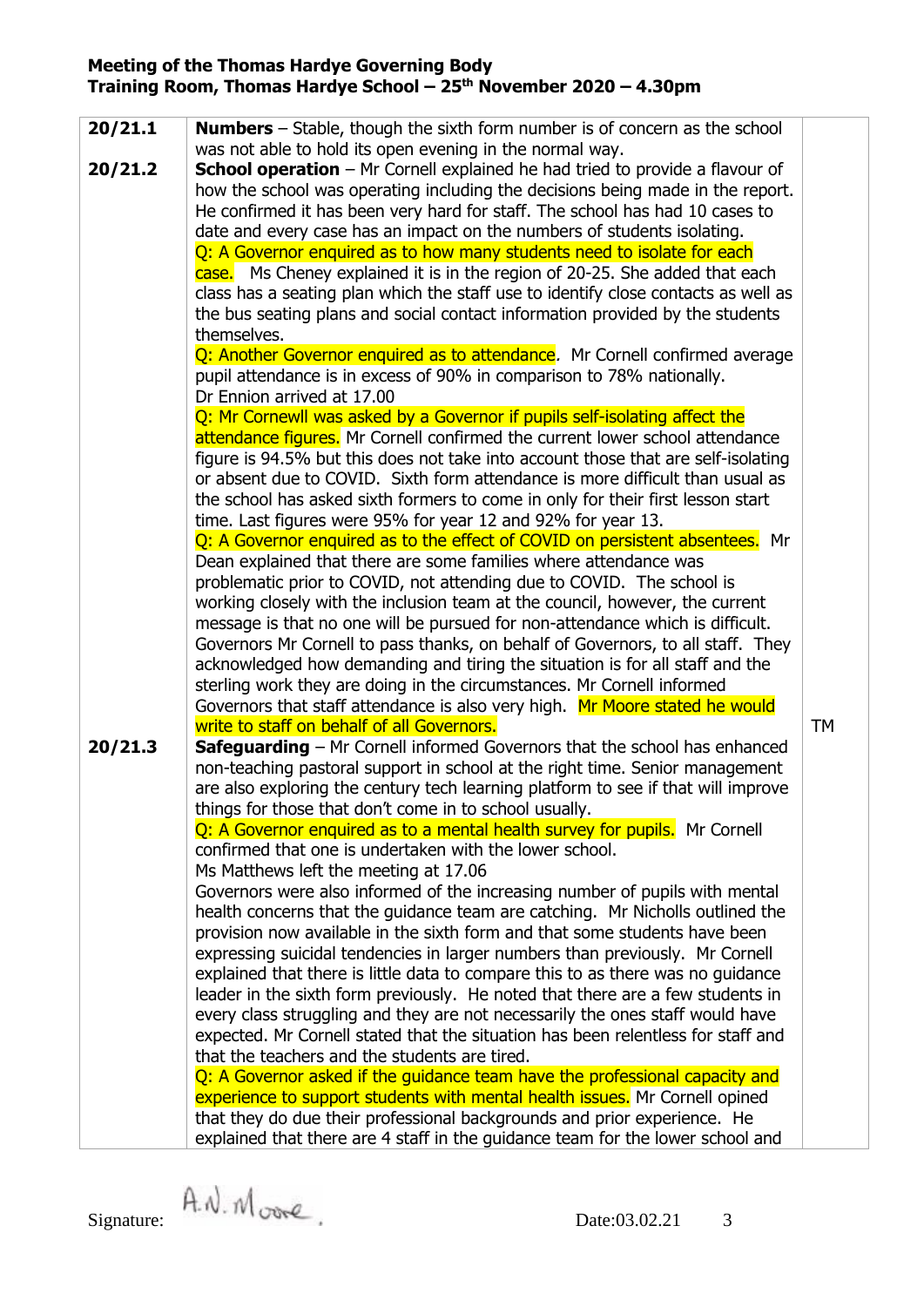|         | 1 in the sixth form. The new structure in the sixth form has proved better                 |  |  |  |  |
|---------|--------------------------------------------------------------------------------------------|--|--|--|--|
|         | suited to picking up issues and a second guidance leader has been appointed                |  |  |  |  |
|         |                                                                                            |  |  |  |  |
|         | who will be coming from CAMHS. This person has also had training in                        |  |  |  |  |
|         | Cognitive Behavioural Therapy which will be used.                                          |  |  |  |  |
|         | Q: A Governor enquired as to how this has been funded. Mr Foley stated it                  |  |  |  |  |
|         |                                                                                            |  |  |  |  |
|         | has been partly funded through the restructuring of the sixth form team.                   |  |  |  |  |
|         | Q: A Governor asked for the survey to be shared with Governors.                            |  |  |  |  |
|         | Another Governor commented from the perspective of a parent that the                       |  |  |  |  |
|         |                                                                                            |  |  |  |  |
|         | uncertainty around exams is putting a lot of pressure on pupils. Mr Foley                  |  |  |  |  |
|         | agreed and added that it is also putting pressure on staff. He explained that              |  |  |  |  |
|         | they are teaching courses not knowing what is at the end and that mock                     |  |  |  |  |
|         | exams have taken on a new importance in light of the decisions the                         |  |  |  |  |
|         |                                                                                            |  |  |  |  |
|         | government made in the summer. The Governor reassured those present that                   |  |  |  |  |
|         | the vaccine is coming and will be a game changer in the fight against the virus.           |  |  |  |  |
| 20/21.4 | <b>Colleges</b> $-$ Governors were informed that they are working as normally as           |  |  |  |  |
|         | they can in the circumstances. The online parents evening has been very                    |  |  |  |  |
|         | successful and this may stay long term.                                                    |  |  |  |  |
|         |                                                                                            |  |  |  |  |
|         | Q: A Governor asked staff present whether the comment he had come across                   |  |  |  |  |
|         | that 'the fun has been taken out of schools' is true. Mr Cornell agreed that it is         |  |  |  |  |
|         | a fair comment in respect of enrichment. Curriculum clubs are still taking place           |  |  |  |  |
|         | but there are no sports, drama, choir activities etc. The school is nowhere                |  |  |  |  |
|         |                                                                                            |  |  |  |  |
|         | near normal.                                                                               |  |  |  |  |
|         | Q: A Governor asked if this has manifested in behaviour issues with pupils.                |  |  |  |  |
|         | Mr Cornell opined that the pupils seem more immature, especially in Year 9                 |  |  |  |  |
|         | and that this was perhaps as a result of not finishing Year 8. They have also              |  |  |  |  |
|         |                                                                                            |  |  |  |  |
|         | not been able to be brought into the ethos of THS as normal so there has been              |  |  |  |  |
|         | more silliness that usual. He suggested that 'cabin fever' could also play a               |  |  |  |  |
|         | part. He concluded that there has been more 'naughtiness' than usual but no                |  |  |  |  |
|         | serious problems and exclusions are lower than at this point in comparison to              |  |  |  |  |
|         |                                                                                            |  |  |  |  |
|         | last year.<br>Q: A Governor opined that there had been difficulty creating the culture. Mr |  |  |  |  |
|         |                                                                                            |  |  |  |  |
|         | Cornell agreed.                                                                            |  |  |  |  |
| 20/21.5 | <b>Catch-up Funding</b> - Mr Cornell referred to the report and stated he had              |  |  |  |  |
|         | provided insights into the strategies being considered.                                    |  |  |  |  |
|         |                                                                                            |  |  |  |  |
| 20/21.6 | <b>Sixth Form</b> $-$ Mr Cornell referred to the recruitment film.                         |  |  |  |  |
|         | Q: A Governor congratulated Mr Nicholls on the film and stated that it was                 |  |  |  |  |
|         | brilliant, professional and slick. Governors agreed.                                       |  |  |  |  |
|         | Q: Another Governor enquired as to links with feeder schools. Mr Nicholls                  |  |  |  |  |
|         |                                                                                            |  |  |  |  |
|         | confirmed that he has attended assemblies at All Saints School almost as                   |  |  |  |  |
|         | normal and has communicated with Wey Valley. Other schools in Weymouth                     |  |  |  |  |
|         | and Portland have been harder to make links with.                                          |  |  |  |  |
|         | Q: A Governor asked if the number of applications are at the same level. Mr                |  |  |  |  |
|         | Nicholls stated it was difficult to say; 240 people have registered and 120 have           |  |  |  |  |
|         |                                                                                            |  |  |  |  |
|         | completed their application form. This is substantially down from expected.                |  |  |  |  |
|         | The school will remind Year 11's during the last week of term after the mocks,             |  |  |  |  |
|         | in order to help them understand that the move to sixth form is not automatic              |  |  |  |  |
|         | and they need to apply.                                                                    |  |  |  |  |
|         |                                                                                            |  |  |  |  |
|         | Q: A Governor commented that the bus advert had been very noticeable. Mr                   |  |  |  |  |
|         | Nicholls agreed that it had worked well and that they are considering another              |  |  |  |  |
|         | ad, possibly on hoarding.                                                                  |  |  |  |  |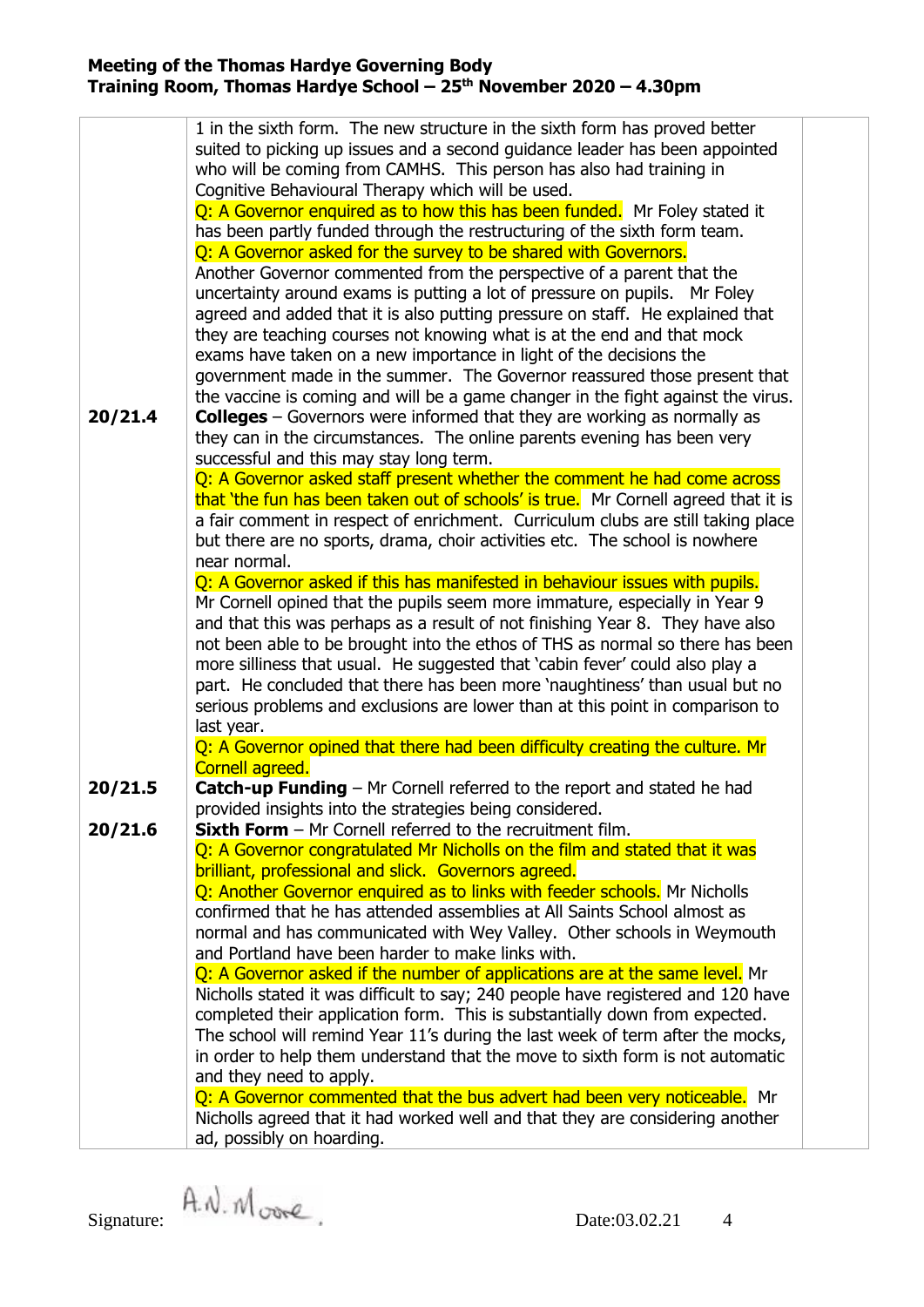| 20/21.7 | <b>Standards</b> – Mr Cornell informed Governors that exams, grade boundaries etc<br>are all unknowns. Staff have been positive about the way the Year 11s have<br>returned. Progress is a little bit less than usual as is to be expected after 4<br>months out of school and there will be a clearer picture after the mocks. In the<br>sixth form there is more polarisation than usual. The professional pathways<br>are not as strong as they could be. The courses will still be covered and the<br>school has far less students and staff isolating in comparison to other schools<br>around the country. Mr Cornell confirmed Ms Morrison would provide some<br>ALPS data next time.<br>Q: A Governor asked if data on disadvantaged and SEND pupils from Formatrix |           |
|---------|-----------------------------------------------------------------------------------------------------------------------------------------------------------------------------------------------------------------------------------------------------------------------------------------------------------------------------------------------------------------------------------------------------------------------------------------------------------------------------------------------------------------------------------------------------------------------------------------------------------------------------------------------------------------------------------------------------------------------------------------------------------------------------|-----------|
|         | could be included. Ms Morrison agreed.                                                                                                                                                                                                                                                                                                                                                                                                                                                                                                                                                                                                                                                                                                                                      | LM        |
|         | Q: A Governor enquired as to the effect on UCAS applications. Mr Nicholls                                                                                                                                                                                                                                                                                                                                                                                                                                                                                                                                                                                                                                                                                                   |           |
|         | explained that the internal deadline for UCAS applications is this week and that<br>numbers are good still. Pupils are still applying despite not being able to go to<br>university open days. The guidance leader is working 1:1 with all students<br>that have indicated they will not be applying for university alongside Penny<br>Campbell who is supporting pupils with apprenticeships. He agreed to produce<br>figures for the next meeting.                                                                                                                                                                                                                                                                                                                        | <b>RN</b> |
|         | Q: A Governor asked if more pupils deferred entry to university this year. Mr                                                                                                                                                                                                                                                                                                                                                                                                                                                                                                                                                                                                                                                                                               |           |
|         | Nicholls confirmed that some had but not huge numbers. All have own,<br>individual reasons for still going or deferring.                                                                                                                                                                                                                                                                                                                                                                                                                                                                                                                                                                                                                                                    |           |
|         | Q: Another Governor asked if the Autumn Series of exams had gone well. Mr                                                                                                                                                                                                                                                                                                                                                                                                                                                                                                                                                                                                                                                                                                   |           |
|         | Cornell confirmed that the exams process was smooth but the school is<br>unaware of the grade boundaries.                                                                                                                                                                                                                                                                                                                                                                                                                                                                                                                                                                                                                                                                   |           |
| 20/21.8 | School and Capital Projects - Ms Cheney gave an update on the Theatre                                                                                                                                                                                                                                                                                                                                                                                                                                                                                                                                                                                                                                                                                                       |           |
|         | refurbishment project and confirmed that the school has been awarded £500k<br>of section 106 money by the council, in partnership with Dorchester Arts. The<br>school will guarantee Dorchester Arts 30 nights hire per year which will be<br>chargeable. Governors discussed the possible sources of funding for the<br>shortfall.                                                                                                                                                                                                                                                                                                                                                                                                                                         |           |
|         | Q: A Governor noted that the school has the funds. Mr Foley explained that                                                                                                                                                                                                                                                                                                                                                                                                                                                                                                                                                                                                                                                                                                  |           |
|         | though this is the case, the school would need to be reassured that it is going<br>to be recouped by other funding streams.                                                                                                                                                                                                                                                                                                                                                                                                                                                                                                                                                                                                                                                 |           |
|         | Q: A Governor commented that the potential income would recoup this                                                                                                                                                                                                                                                                                                                                                                                                                                                                                                                                                                                                                                                                                                         |           |
|         | expenditure and that there is a business case for taking it out of the reserves.                                                                                                                                                                                                                                                                                                                                                                                                                                                                                                                                                                                                                                                                                            |           |
|         | Mr Foley opined that the speed at which the funds can be recouped is                                                                                                                                                                                                                                                                                                                                                                                                                                                                                                                                                                                                                                                                                                        |           |
|         | important. The school is due to be in a healthier position and if the                                                                                                                                                                                                                                                                                                                                                                                                                                                                                                                                                                                                                                                                                                       |           |
|         | government publishes a three-year spending plan with current levels of                                                                                                                                                                                                                                                                                                                                                                                                                                                                                                                                                                                                                                                                                                      |           |
|         | funding he would be more confident taking the money from the reserves.                                                                                                                                                                                                                                                                                                                                                                                                                                                                                                                                                                                                                                                                                                      |           |
|         | Governors discussed issues such as the current state of repair of the theatre,                                                                                                                                                                                                                                                                                                                                                                                                                                                                                                                                                                                                                                                                                              |           |
|         | the need to utilise the summer holidays for disruptive building phases, the                                                                                                                                                                                                                                                                                                                                                                                                                                                                                                                                                                                                                                                                                                 |           |
|         | possible economic recovery once the vaccine is widely available and possible                                                                                                                                                                                                                                                                                                                                                                                                                                                                                                                                                                                                                                                                                                |           |
|         | difficulties sourcing contractors and materials. Mr Foley advised Governors that                                                                                                                                                                                                                                                                                                                                                                                                                                                                                                                                                                                                                                                                                            |           |
| 20/21.9 | the window replacement project will begin in January.<br>MAT Update - Governors were informed that there is a possibility of Purbeck                                                                                                                                                                                                                                                                                                                                                                                                                                                                                                                                                                                                                                        |           |
|         | School joining. This is exciting for THS as it will provides opportunities to work                                                                                                                                                                                                                                                                                                                                                                                                                                                                                                                                                                                                                                                                                          |           |
|         | with another successful secondary with a similar ethos. Their GB have voted to                                                                                                                                                                                                                                                                                                                                                                                                                                                                                                                                                                                                                                                                                              |           |
|         | join the MAT and have approached the Regional Schools' Commissioner to                                                                                                                                                                                                                                                                                                                                                                                                                                                                                                                                                                                                                                                                                                      |           |
|         | express an interest formally.                                                                                                                                                                                                                                                                                                                                                                                                                                                                                                                                                                                                                                                                                                                                               |           |
| 20/22   | Training Feedback (Item 8): Mrs Smyth reminded Governors that they                                                                                                                                                                                                                                                                                                                                                                                                                                                                                                                                                                                                                                                                                                          |           |
|         |                                                                                                                                                                                                                                                                                                                                                                                                                                                                                                                                                                                                                                                                                                                                                                             |           |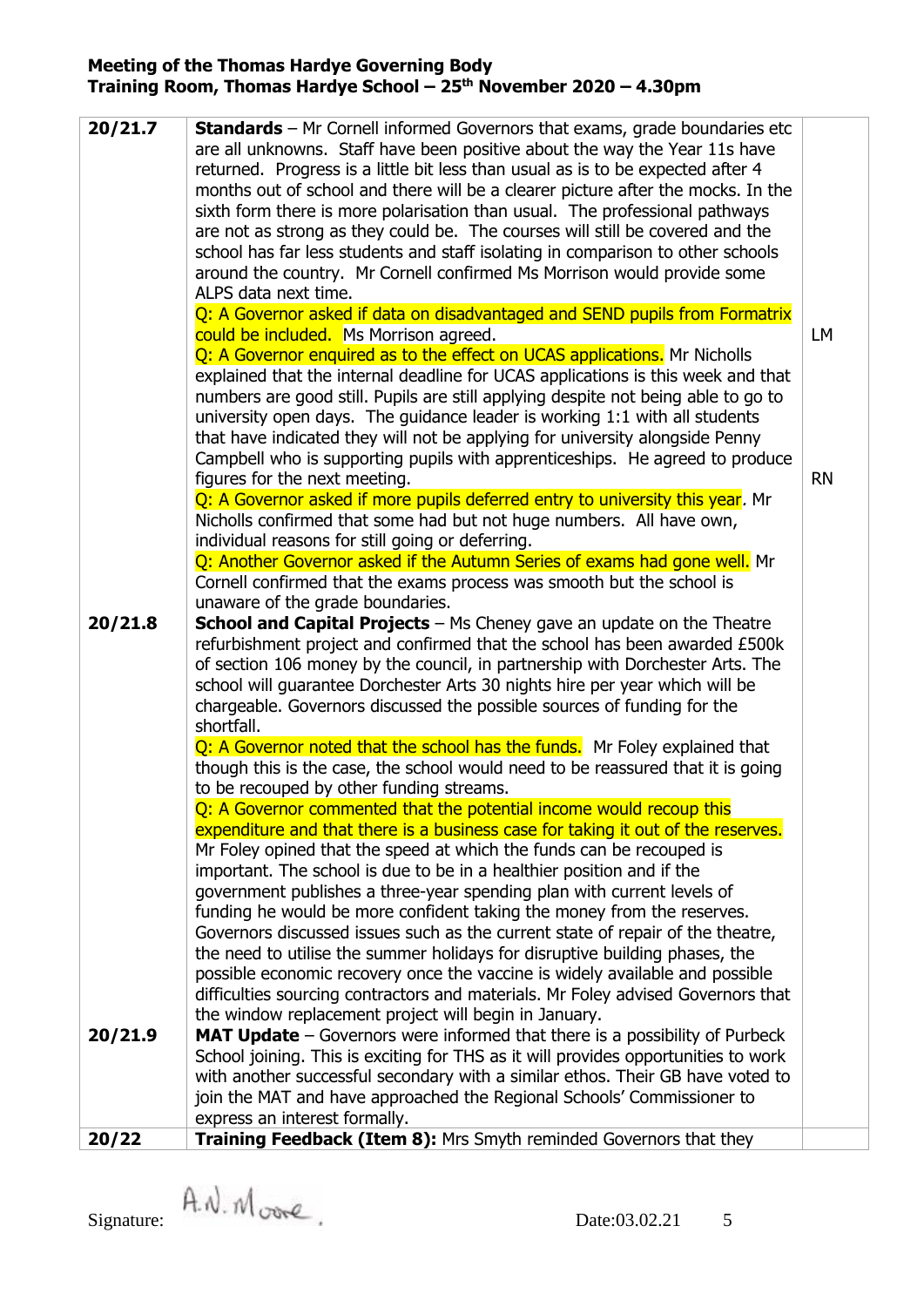|                  | have been signed up to the Learning Link Governors training platform provided<br>by the National Governance Association. Governors should have received a<br>link from the virtual college to create their account and she asked Governors to<br>check and create their username and password using the link. If Governors<br>have not received the link please inform Mrs Smyth.<br>Q: A Governor commended the training courses to Governors stating they are<br>easy to access and well prepared. | <b>GOVS</b> |
|------------------|------------------------------------------------------------------------------------------------------------------------------------------------------------------------------------------------------------------------------------------------------------------------------------------------------------------------------------------------------------------------------------------------------------------------------------------------------------------------------------------------------|-------------|
| 20/23            | Policies (Item 9): None                                                                                                                                                                                                                                                                                                                                                                                                                                                                              |             |
| 20/24<br>20.24.1 | Any other business (Item 10):<br><b>Governor appointment - Ms Over introduced herself to the Governors and</b><br>shared her background and interest in the role. Mrs Smyth asked Governors to<br>vote on whether Ms Over be appointed to the Board. Governors unanimously<br>voted to appoint Ms Over to the Board.                                                                                                                                                                                 |             |
| 20/24.2          | Governor Elections - Mrs Smyth confirmed that Mr Faulkner had been<br>appointed to the Board as Support Staff Governor. The Teaching Staff Election<br>had yielded 3 applicants and the vote would take place on the 26/11/20. The<br>Parent Governor election process would not reach a conclusion until 18/12/20<br>as there are several applicants for one vacancy.                                                                                                                               |             |
| 20/24.3          | <b>Ski Trip –</b> Mr Foley updated Governors as to the present position regarding<br>the ongoing dispute over cancellation fees with the ski trip provider. The<br>school's solicitors are providing advice.                                                                                                                                                                                                                                                                                         |             |
| 20/24.4          | Thanks - Governors expressed their thanks to Mr Batt for his many years of<br>sterling service to the school as both Governor and Chair of Governors. He<br>was invited to attend the next meeting for more formal thanks. Mr Batt<br>thanked Governors and opined that he was leaving the Board in good hands.<br>Mr Moore also thanked Governors and wished all present a happy and safe<br>Christmas and New Year.<br>Meeting closed at 17.50                                                     |             |

# **Action Log**

| <b>Person</b>     | <b>Action</b>                                                                                                                                            | <b>Timing</b>  | <b>Outcome/Update</b>                                               |
|-------------------|----------------------------------------------------------------------------------------------------------------------------------------------------------|----------------|---------------------------------------------------------------------|
| Vicky Smyth       | (Item 6): MAT Aims<br>20/9<br>and<br><b>Priorities</b> $-$ Amend minutes to read 'in<br>Category 4' instead of 'in Category'                             | <b>ASAP</b>    | Complete                                                            |
| Governors         | 20/19.2 (Item 5.2): Link Governor<br><b>Roles</b> - Identify which of the strands they<br>wish to monitor and email their preference<br>to Mrs Smyth.    | December<br>20 | Partially complete -<br>still awaiting all<br>Governor<br>responses |
| Vicky Smyth       | 20/19.2 (Item 5.2): Link Governor<br>$\text{Roles}$ – Update the plan and share on the<br>portal so Governors can see which strands<br>have been filled. | Ongoing        | As above                                                            |
| <b>Tony Moore</b> | 20/19.2 (Item 5.2): Link Governor<br><b>Roles</b> – Give some prompts once all<br>Governors have selected their strand.                                  | February<br>21 |                                                                     |
| Governors         | 20/19.2 (Item 5.2): Link Governor<br><b>Roles</b> – Make contact with link staff<br>member for virtual meetings in relation to<br>their chosen strand.   | February<br>21 |                                                                     |
| <b>Tony Moore</b> | 20/19.3 (Item 5.3): Agree Governing                                                                                                                      | February       |                                                                     |